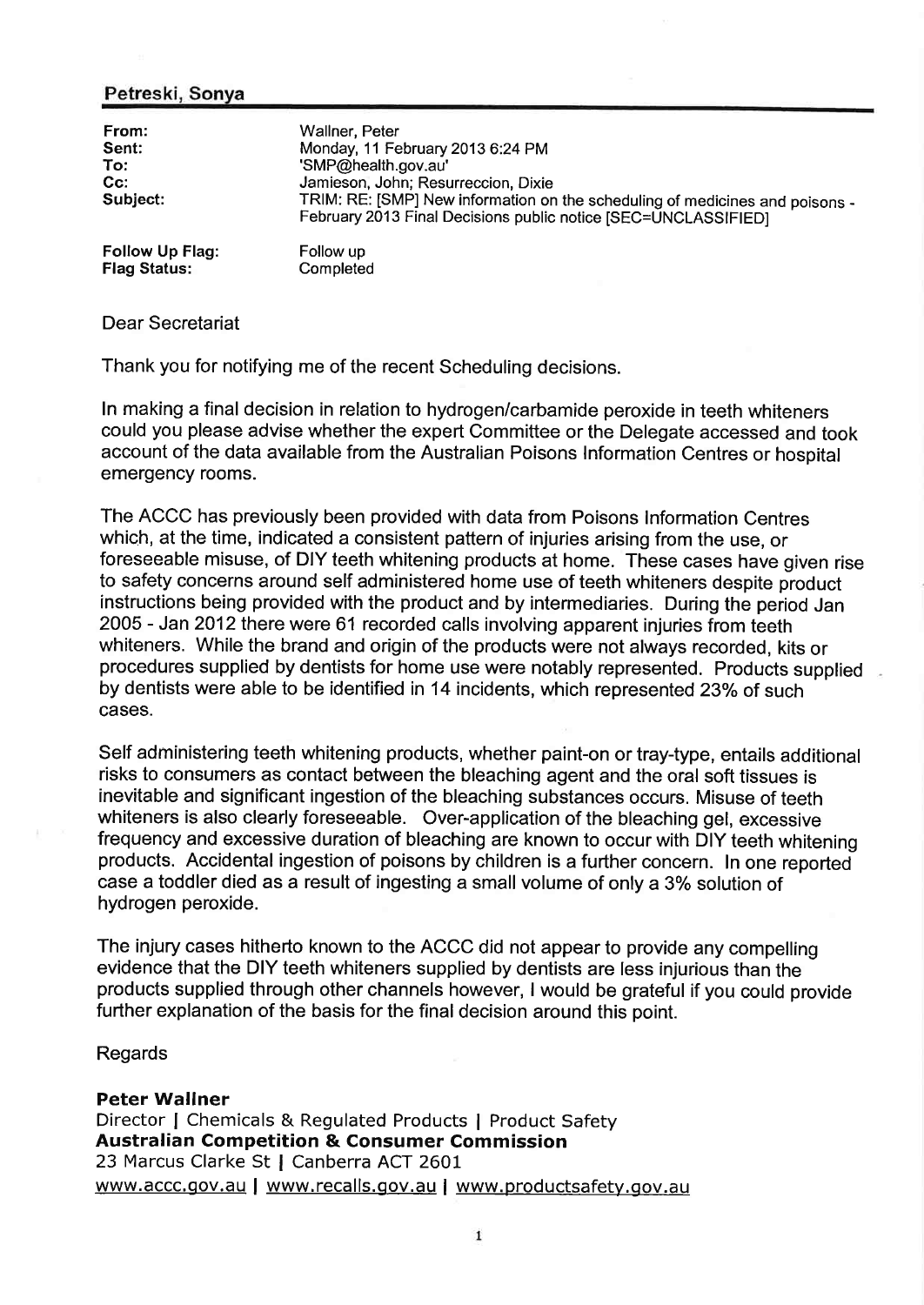# T: +61 2 6243 4972 I F: +61 2 6243 LO73 **Make safe - Buy safe - Use safe** | Find out how at <u>www.productsafety.gov.au</u>



**EXECUTE:** Please consider the environment before printing this email

From: SMP [mailto:SMP@LISTS.TGA.GOV.AU] On Behalf Of Medicines and Poisons Scheduling Secretariat Sent: Friday, B February 2013 10:36 AM To: SMP@LISTS.TGA.GOV.AU Subject: [SMP] New information on the scheduling of medicines and poisons - February 2013 Final Decisions public notice [SEC=UNCLASSIFIED]

The following is new information available from the Scheduling of Medicines and Poisons webpage at: www.tga.gov.au/industry/scheduling.htm (please note you may need to refresh the webpage).

### DELEGATES' FINAL DECISIONS & REASONS FOR DECISIONS . 8 FEBRUARY <sup>2013</sup>

The 8 February 2013 public notice of final decisions and reasons for decisions by delegates of the Secretary to the Department of Health and Ageing to amend the Poisons Standard (the Standard for the Uniform Scheduling of Medicines and Poisons (SUSMP)) is now available at http://www.tga.gov.au/industry/scheduling-decisions-1302-final.htm.

This notice may include decisions of the delegate made on his/her own initiative and/or decisions following expert advisory committee consideration and public consultation.

The delegates' final decisions are not open to public comment.

These final decisions will be included in Amendment No. 5 to SUSMP No.3 with an implementation date of 1 May 2013, unless otherwise specified in the final decisions.

This email is sent to notify subscribers of new information about scheduling on the scheduling website. Additional emails may also be sent to bring specific issues regarding scheduling to the attention of subscribers.

This is not a forum for discussion of scheduling matters. If you have any comment or feedback regarding this list, please send an email to

## SCHEDULING SECRETARIAT CONTACT DETAILS:

Scheduling of Medicines and Poisons Unit Chemical Policy and Scheduling Section Office of Chemical Safety (MDP 88) Department of Health and Ageing GPO Box 9848 CANBERRA CITY ACT 260I